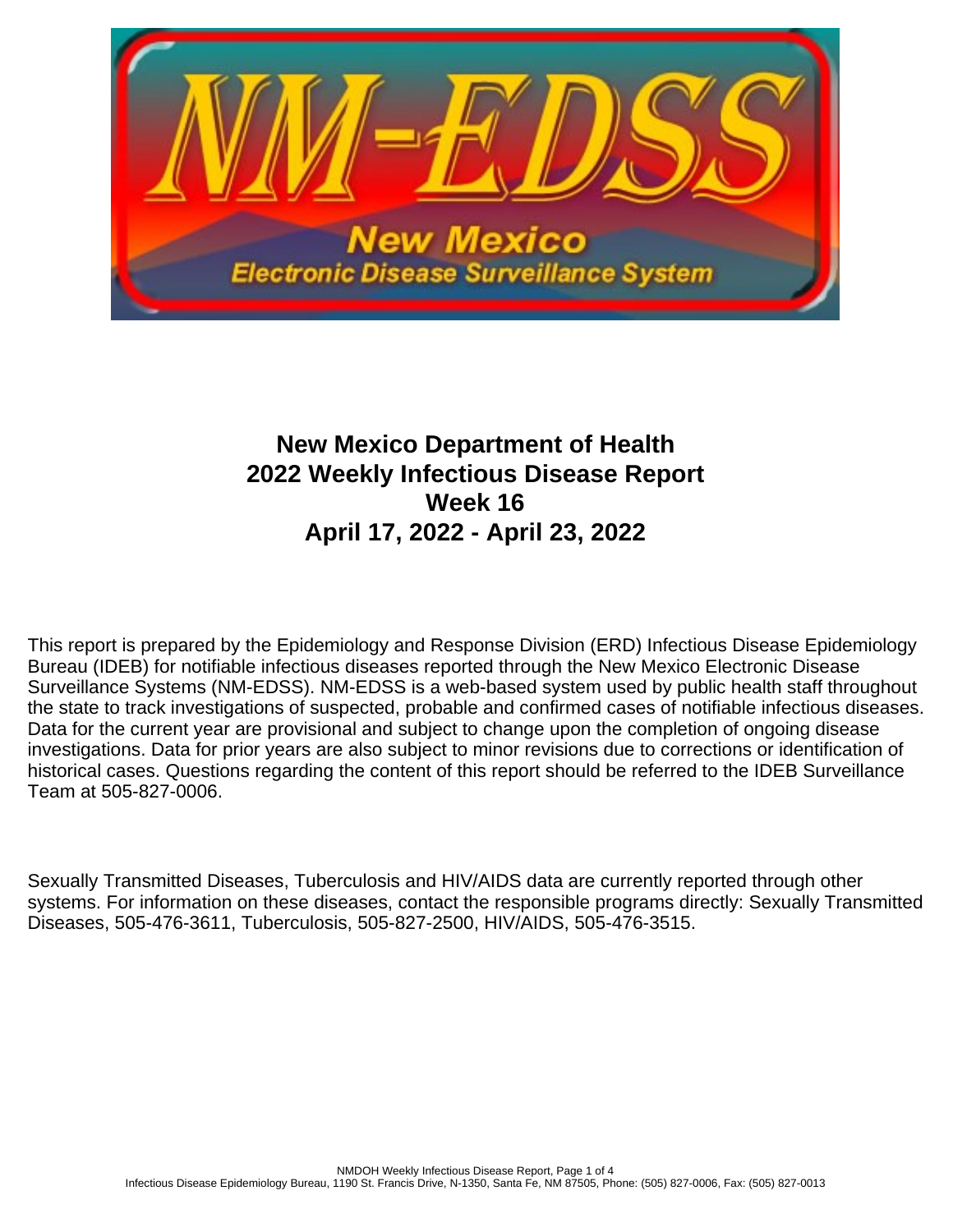## **Monthly Trends for Selected Notifiable Infectious Diseases As of April 23, 2022**

Includes probable and confirmed cases only.

Data for the current year are provisional and may change significantly upon the completion of ongoing investigations. Data for prior years are also subject to minor revisions due to corrections or identification of historical cases.

#### **Number of Reported Cases of Campylobacteriosis by Month**

#### **Number of Reported Cases of Salmonellosis by Month**









 **Number of Reported Cases of Shigellosis by Month**





 **Number of Reported Cases of Shiga toxin-producing E. coli by Month**





2022 --- Average, last 5 years

NMDOH Weekly Infectious Disease Report, Page 2 of 4<br>Infectious Disease Epidemiology Bureau, 1190 St. Francis Drive, N-1350, Santa Fe, NM 87505, Phone: (505) 827-0006, Fax: (505) 827-0013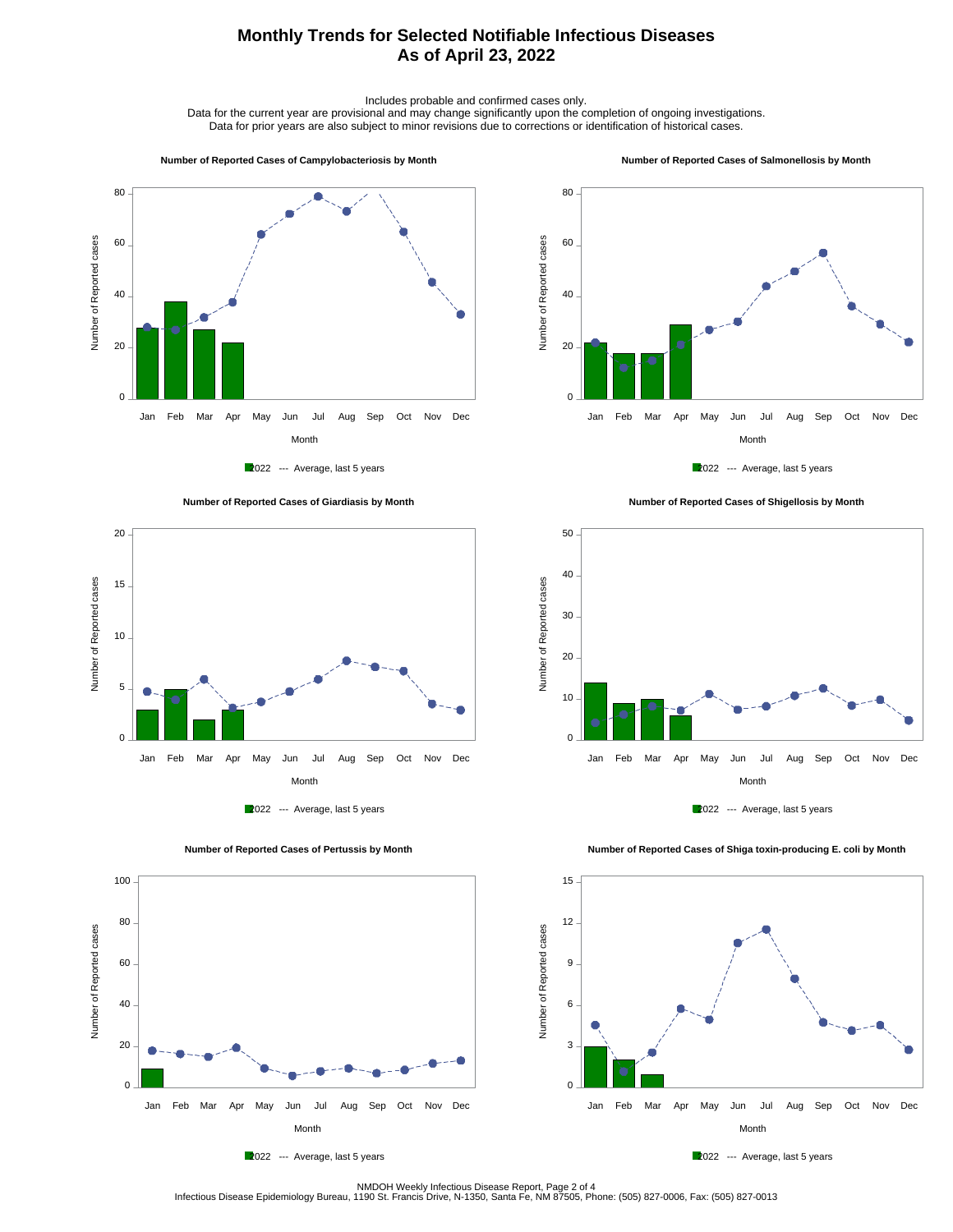## **Summary of Notifiable Infectious Diseases Reported to the New Mexico Electronic Disease Surveillance System (NM-EDSS) As of April 23, 2022**

Includes probable and confirmed cases only.<br>Data for the current year are provisional and may change significantly upon the completion of ongoing investigations.<br>Data for prior years are also subject to minor revisions due

| Condition                                         | <b>This</b><br>week | 5-year<br>weekly<br>average | Week<br>diff   | Last 4<br>weeks         | 5-year<br>4-week<br>average | Last 4<br>weeks<br>diff | <b>YTD</b><br>2022 | 5-year<br><b>YTD</b><br>average | <b>YTD</b><br>diff      | Total<br>2021           | <b>Total</b><br>2020 |
|---------------------------------------------------|---------------------|-----------------------------|----------------|-------------------------|-----------------------------|-------------------------|--------------------|---------------------------------|-------------------------|-------------------------|----------------------|
| 2019 Corona Virus                                 | 886                 | 444                         | 442            | 3461                    | 1567                        | 1894                    | 146675             | 9861                            | 136814                  | 204329                  | 149471               |
| Acute flaccid myelitis                            | $\pmb{0}$           | $\mathsf 0$                 | 0              | 0                       | $\pmb{0}$                   | $\pmb{0}$               | $\pmb{0}$          | 0                               | $\pmb{0}$               | 0                       | 0                    |
| Amebiasis                                         | 0                   | 0                           | 0              | 0                       | 0                           | $\mathbf 0$             | 0                  | 0                               | $\mathbf 0$             | $\pmb{0}$               | 0                    |
| Botulism, foodborne                               | 0                   | 0                           | 0              | 0                       | 0                           | $\mathbf 0$             | $\pmb{0}$          | 0                               | $\pmb{0}$               | 0                       | 0                    |
| Botulism, infant                                  | 0                   | 0                           | 0              | 0                       | 0                           | $\mathbf 0$             | $\pmb{0}$          | 0                               | $\pmb{0}$               | $\overline{2}$          | $\mathbf{1}$         |
| Botulism, wound                                   | 0                   | $\mathsf 0$                 | 0              | 0                       | $\pmb{0}$                   | $\pmb{0}$               | $\pmb{0}$          | 0                               | $\pmb{0}$               | 5                       | $\mathbf{1}$         |
| <b>Brucellosis</b>                                | 0                   | $\mathsf 0$                 | 0              | 0                       | $\pmb{0}$                   | 0                       | 0                  | 0                               | $\pmb{0}$               | $\overline{2}$          | 0                    |
| Campylobacteriosis                                | 6                   | 9                           | $-3$           | 31                      | 29                          | $\overline{2}$          | 107                | 110                             | $-3$                    | 662                     | 459                  |
| Chikungunya Virus                                 | 0                   | 0                           | 0              | 0                       | 0                           | 0                       | $\pmb{0}$          | 0                               | $\mathbf 0$             | $\mathbf{1}$            | 0                    |
| Chikungunya non-neuroinvasive disease             | 0                   | 0                           | 0              | 0                       | 0                           | 0                       | $\mathbf{1}$       | 0                               | $\mathbf{1}$            | 0                       | 0                    |
| Cholera                                           | 0                   | $\mathsf 0$                 | 0              | 0                       | 0                           | $\mathbf 0$             | $\mathbf 0$        | 0                               | $\pmb{0}$               | $\mathbf{1}$            | 0                    |
| Colorado Tick Fever                               | 0                   | $\mathsf 0$                 | 0              | 0                       | $\pmb{0}$                   | $\pmb{0}$               | $\pmb{0}$          | 0                               | $\pmb{0}$               | 0                       | 0                    |
| Cryptosporidiosis                                 | 0                   | $\mathbf{1}$                | $-1$           | 4                       | 3                           | $\mathbf{1}$            | 14                 | 12                              | $\overline{\mathbf{c}}$ | 66                      | 36                   |
| Cyclosporiasis                                    | 0                   | 0                           | 0              | 0                       | 0                           | $\mathbf 0$             | $\mathbf{1}$       | 0                               | $\mathbf{1}$            | 12                      | 6                    |
| Cysticercosis (Taenia solium)                     | 0                   | 0                           | 0              | 0                       | 0                           | 0                       | $\pmb{0}$          | $\mathbf{1}$                    | $-1$                    | 0                       | $\mathbf{1}$         |
| Dengue Fever                                      | 0                   | $\pmb{0}$                   | 0              | 0                       | $\pmb{0}$                   | $\mathbf 0$             | $\pmb{0}$          | 0                               | $\pmb{0}$               | 0                       | $\mathbf{1}$         |
| Ehrlichiosis, chaffeensis                         | 0                   | $\pmb{0}$                   | 0              | 0                       | $\pmb{0}$                   | $\mathbf 0$             | 0                  | 0                               | $\pmb{0}$               | 0                       | 0                    |
| Giardiasis                                        | 1                   | $\mathbf{1}$                | 0              | 4                       | $\overline{\mathbf{4}}$     | $\mathbf 0$             | 14                 | 18                              | $-4$                    | 39                      | 47                   |
| Group A Streptococcus, invasive                   | $\overline{7}$      | 6                           | $\mathbf{1}$   | 32                      | 27                          | 5                       | 133                | 117                             | 16                      | 365                     | 320                  |
| Group B Streptococcus, invasive                   | 6                   | 4                           | $\overline{2}$ | 17                      | 16                          | $\mathbf{1}$            | 54                 | 73                              | $-19$                   | 214                     | 230                  |
| Haemophilus influenzae, invasive                  | 1                   | $\mathbf{1}$                | 0              | $\overline{\mathbf{c}}$ | 3                           | $-1$                    | 13                 | 17                              | $-4$                    | 21                      | 29                   |
| Hansen disease (Leprosy)                          | 0                   | $\pmb{0}$                   | 0              | 0                       | $\pmb{0}$                   | 0                       | $\pmb{0}$          | 0                               | $\pmb{0}$               | 0                       | 0                    |
| Hantavirus pulmonary syndrome                     | 0                   | 0                           | 0              | 0                       | 0                           | $\mathbf 0$             | 0                  | $\mathbf{1}$                    | $-1$                    | 1                       | $\mathbf{1}$         |
| Hemolytic uremic synd, postdiarrheal              | 0                   | 0                           | 0              | 0                       | 0                           | $\mathbf 0$             | $\pmb{0}$          | 0                               | 0                       | 0                       | 0                    |
| Hepatitis A, acute                                | 0                   | $\overline{2}$              | $-2$           | 0                       | 6                           | -6                      | $\pmb{0}$          | 17                              | $-17$                   | $\overline{7}$          | 10                   |
| Hepatitis B Viral Infection, Perinatal            | 0                   | $\pmb{0}$                   | 0              | 0                       | $\pmb{0}$                   | $\pmb{0}$               | $\pmb{0}$          | 0                               | 0                       | $\overline{2}$          | 0                    |
| Hepatitis B virus infection, Chronic              | 1                   | 3                           | $-2$           | 13                      | 11                          | $\overline{2}$          | 48                 | 45                              | 3                       | 130                     | 104                  |
| Hepatitis B, acute                                | 0                   | 0                           | 0              | 0                       | $\pmb{0}$                   | 0                       | $\pmb{0}$          | $\mathbf{1}$                    | $-1$                    | 3                       | 0                    |
| Hepatitis C Virus Infection, chronic or resolved* | 40                  | 33                          | $\overline{7}$ | 173                     | 133                         | 40                      | 579                | 589                             | $-10$                   | 506                     | 297                  |
| Hepatitis C, acute                                | 0                   | $\pmb{0}$                   | 0              | 0                       | $\overline{2}$              | $-2$                    | $\overline{7}$     | 6                               | $\mathbf{1}$            | 0                       | $\mathbf{1}$         |
| Hepatitis E, acute                                | 0                   | $\pmb{0}$                   | 0              | 0                       | $\pmb{0}$                   | 0                       | $\pmb{0}$          | 0                               | $\mathsf 0$             | 0                       | $\mathsf 0$          |
| Influenza-associated Pediatric Mortality          | 0                   | $\pmb{0}$                   | 0              | $\mathbf{1}$            | $\pmb{0}$                   | $\mathbf{1}$            | $\mathbf{1}$       | $\overline{\mathbf{c}}$         | $-1$                    | 0                       | 3                    |
| Legionellosis                                     | $\mathbf{1}$        | 0                           | $\mathbf{1}$   | $\mathbf{1}$            | $\overline{2}$              | $-1$                    | 8                  | 4                               | $\overline{4}$          | 22                      | 17                   |
| Listeriosis                                       | 0                   | 0                           | 0              | 0                       | 0                           | 0                       | $\mathbf{1}$       | $\mathbf{1}$                    | $\mathbf 0$             | 3                       | 4                    |
| Lyme disease                                      | 0                   | $\mathsf 0$                 | 0              | 0                       | $\pmb{0}$                   | $\mathsf 0$             | $\pmb{0}$          | 0                               | 0                       | $\overline{\mathbf{c}}$ | 0                    |
| Malaria                                           | 0                   | $\pmb{0}$                   | 0              | 0                       | $\mathbf{1}$                | $-1$                    | 0                  | $\mathbf{1}$                    | $-1$                    | $\mathbf{1}$            | $\mathbf{1}$         |

\*Data are affected by significant reporting delays